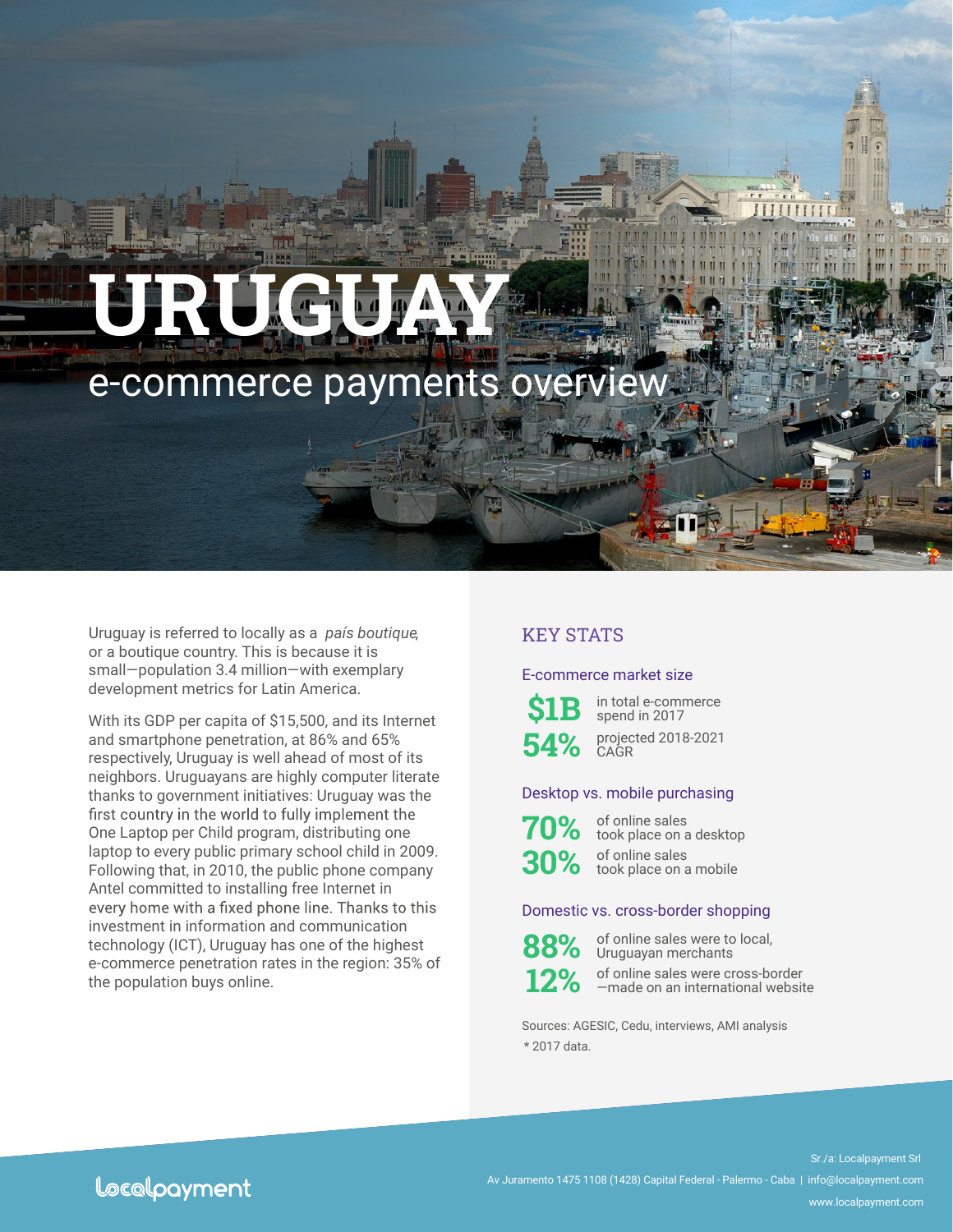#### FIGURE 34. HISTORIC AND PROJECTED E-COMMERCE SPEND, URUGUAY, 2014-2021, USD BILLIONS



Sources: asegic, interviews, AMI analysis

#### WHAT IS DRIVING GROWTH?

▶ Government commitment to financial inclusion. Laws mandating direct deposit payment for salaries and free checking accounts for workers have helped to promote widespread access to electronic payment methods, especially debit cards.

 **Enablement of debit in e-commerce.** The Uruguayan Chamber of E-commerce is actively working with banks, acquirers and merchants to enable debit for e-commerce on a larger scale.

#### **Arrival of MercadoPago.**

MercadoLibre has been present in Uruguay for 10+ years, but in 2016 the company's payment platform set up shop. This has accelerate the inclusion of local merchants in e-commerce and push card acquirers to improve their service.

Uruguay's e-commerce market is small but growing at a projected rate of 54% between 2018 and 2021. Following in the steps of MercadoLibre, Uruguay's local e-commerce market has flourished and is constantly improving. Local merchants, with an understanding of local preferences and behaviors, have surpassed international companies. In 2015, Groupon closed its Uruguay operations for failure to grow; local analysts attribute this to the success of Woow, a competing discount coupon seller who, as opposed to Groupon, used localized language and enabled local payment methods. Since Groupon's exit, Woow has diversified into travel, restaurants, and experiences.

Challenges still confront the local e-commerce market, however. Local merchants and payment gateways lack expertise and funding. One key challenge is that most local merchants are not PCI-compliant, which introduces friction during the payment process by requiring shoppers to be re-directed to card acquirers' sites to complete the payment. The entrance of PCIcompliant MercadoPago will nudge the rest of the industry to mature.

info@dlocal.com | 981 Mission st., San Francisco, CA, USA 94103 | www.dlocal.com Av Juramento 1475 1108 (1428) Capital Federal - Palermo - Caba | info@localpayment.com Sr./a: Localpayment Srl www.localpayment.com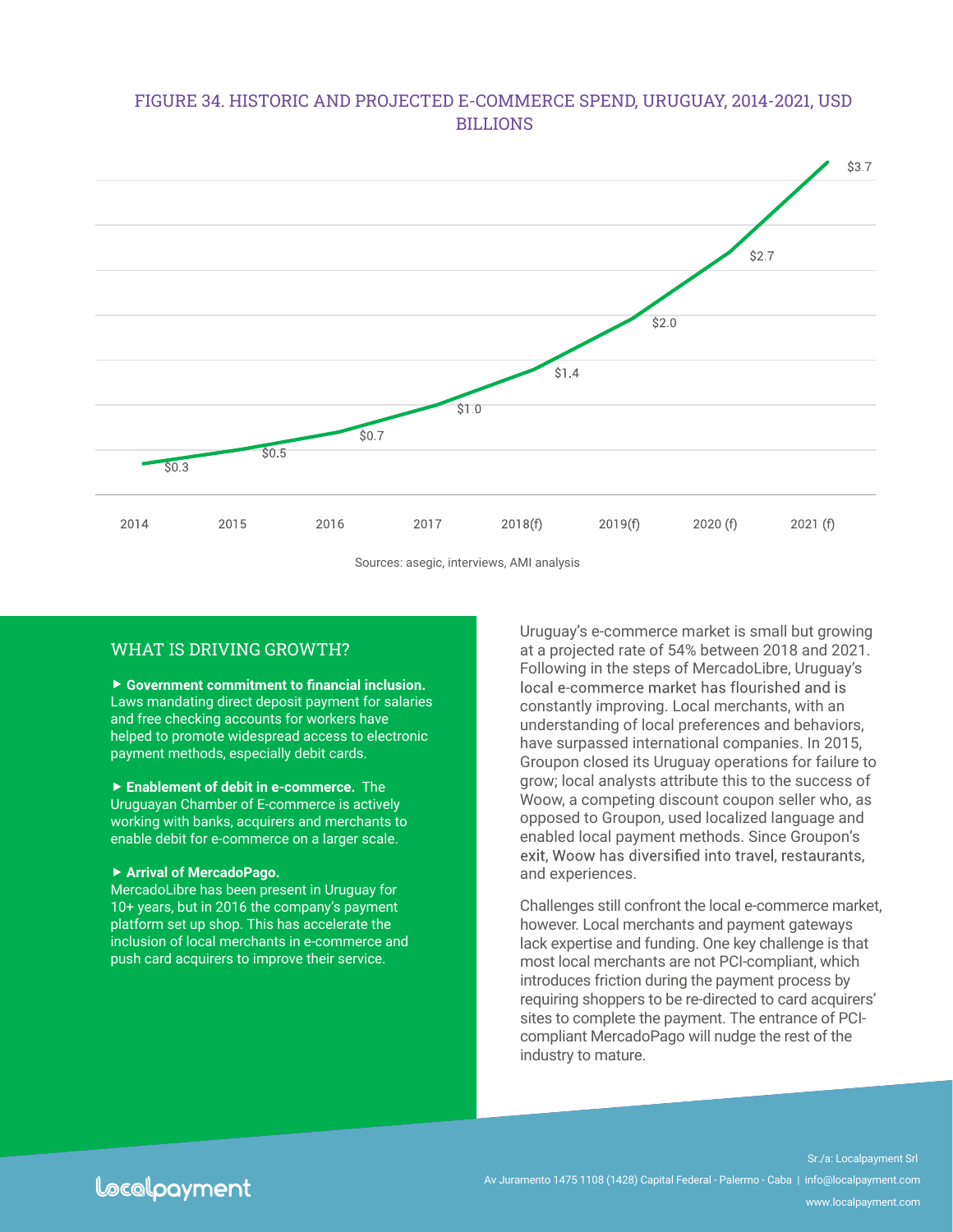#### HOW URUGUAYANS PAY

About 41% of consumers in Uruguay own a credit card. This is the third-highest rate of countries examined in this report, behind only Chile and Argentina. But only 53% of cardholders own a card enabled for international use. Similar to Chile, Brazil and Argentina, leading banks Itaú and Santander issue Visa and Mastercard cards that are enabled for local use only. Another large swath of consumers owns the Oca card, issued by Banco Itaú. Together, international and domestic credit cards represent 70% of e-commerce.



Like its neighbors, the use of cash payment vouchers for e-commerce is commonplace in Uruguay. These are enabled primarily by two payment collection networks: RedPagos, with agents in currency exchange shops, and Abitab, affiliated with lottery agents. Together, these cash payment methods represent 20% of total spend.

Debit cards today represent a tiny volume, only 3% of total e-commerce billing, but this will likely jump in 2018 as merchants and banks increasingly enable this payment method.





Interest-free installments also play an important role in local e-commerce sales. Customers are accustomed to making online purchases in up to 12 installments, interest-free. The ability to offer installments acts as an important differentiator for merchants and banks. In fact, Banco Itaú has partnered with MasterCard to enable Oca cardholders to swipe their cards at MasterCard points-of-sale, which allows for international purchasing while simultaneously enabling interestfree installments.

## Locolpayment